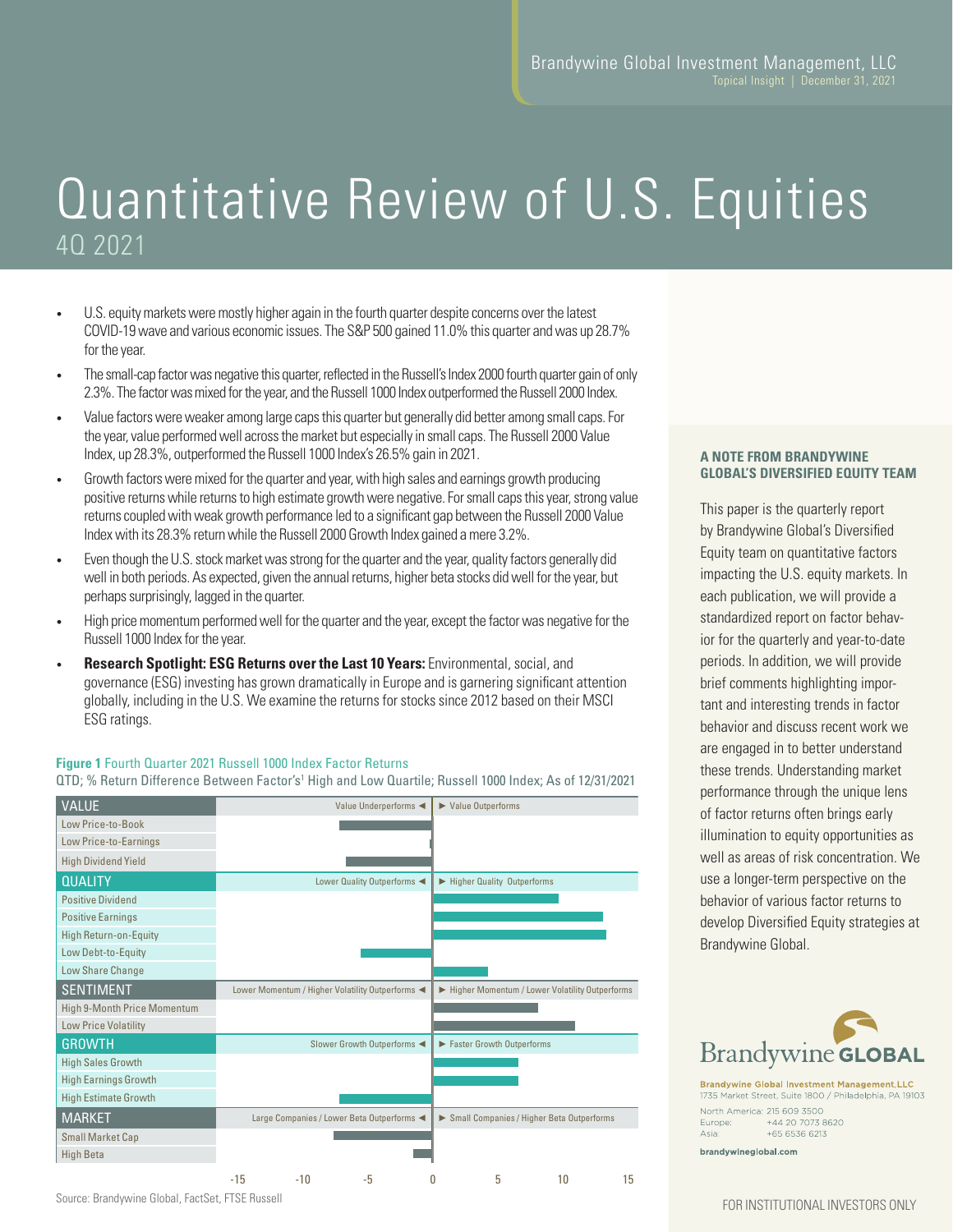## **Figure 2** Russell Index Factor Returns

YTD; % Return Difference Between Factor's1 High and Low Quartile; As of 12/31/2021



## MTD; % Return Difference Between Factor's1 High and Low Quartile; As of 12/31/2021



Source: Brandywine Global, FactSet, FTSE Russell

## FOURTH QUARTER AND YEAR-END 2021 FACTOR RETURNS

Political, economic, inflationary, and pandemic uncertainty seemed to increase in the fourth quarter led by the COVID-19 omicron variant wave, sustained inflation, and evolving Federal Reserve policy. While the U.S. equity market faltered somewhat in the third quarter amid these concerns, in the fourth quarter investors appeared to shrug off these issues as they drove the market to new highs. The S&P 500 rose 11.0% in the quarter. Its 103.4% gain since the pandemic market bottom on March 19, 2020 triggered talk of an overextended market, which also did not slow down the market's advance this quarter.

In such a strong market rally, smaller-cap, higher beta, and higher volatility stocks often lead the market advance. This relationship generally held for the year overall, however, in this quarter these factors all had negative returns. Higher beta stocks slightly underperformed in the large-cap market due to the relatively high exposure to financials in the high beta segment and these stocks were weaker in the fourth quarter. The low beta and low volatility groups had a significant weighting in Microsoft, which performed well in the quarter. For the market-cap factor, smaller-cap financials,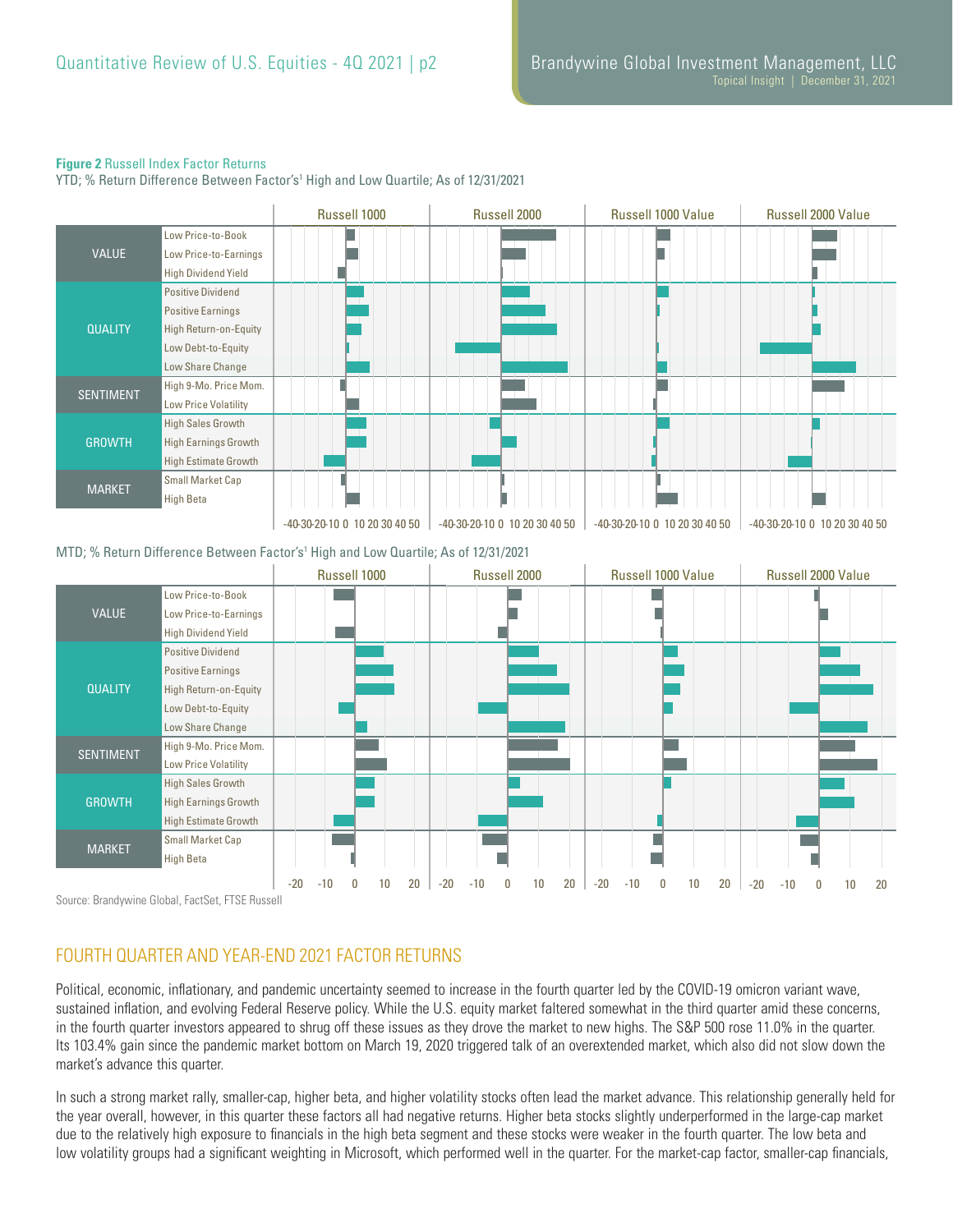industrials, and consumer discretionary stocks underperformed large-cap technology, healthcare, and consumer discretionary. **Figure 3** shows how the Russell index returns reflected the fourth quarter's negative returns to the small-cap factor. Even though this market-cap factor was neutral for the year, the large-cap Russell indices still outperformed in 2021, mostly due to the fourth quarter gains.

In a rapidly rising equity market, we might also expect lower quality stocks to perform best, but this was not the case this quarter or in 2021. For

| <b>Figure 3</b><br>As of 12/31/2021 | 40 20 21 | Year-end 2021 |
|-------------------------------------|----------|---------------|
| Russell 1000 Index                  | 9.8%     | 26.5%         |
| Russell Midcap Index                | 6.4%     | 22.6%         |
| Russell 2000 Index                  | 2.1%     | 14.8%         |
| Russell Microcap Index              | $-2.7\%$ | 19.3%         |

Source: FTSE Russell

the quarter, the strong returns to higher-quality stocks, such as those with high a return-on-equity or high share buy backs, were driven by strong technology returns, particularly from Microsoft and Apple. For the year, better quality's positive returns in the weak third quarter coupled with the factors' fourth quarters strength led higher-quality factors to outperform. High debt-to-equity's positive return was the main exception to this trend as the higher debt to equity group included Apple and the outperforming home improvement suppliers Lowes and Home Depot.

Value factors, such as low price-to-earnings and low price-to-book fared poorly among large-cap stocks due to the poor relative performance, from large-cap financials. Within small caps, financials performed only slightly better than large-cap financials on an absolute basis (5.8% versus 4.9%), but relative to the Russell 2000 Index, they were above-benchmark performers. Also, small-cap technology stocks, with higher average valuations, did not outperform in the same way large-cap technology stocks, rising only 6.4% while large-cap technology stocks gained 14.2%. Value stocks had outperformed earlier in the year as rising interest rates greatly benefited

| <b>Figure 4</b>        | 40 20 21      |              | Year-end 2021 |              |  |
|------------------------|---------------|--------------|---------------|--------------|--|
| As of 12/31/2021       | <b>Growth</b> | <b>Value</b> | <b>Growth</b> | <b>Value</b> |  |
| Russell 1000 Index     | 11.6%         | 7.8%         | 27.6%         | 25.2%        |  |
| Russell Midcap Index   | 2.9%          | 8.5%         | 12.7%         | 28.3%        |  |
| Russell 2000 Index     | $0.0\%$       | 4.4%         | 2.8%          | 28.3%        |  |
| Russell Microcap Index | $-8.0\%$      | 1.2%         | 0.9%          | 34.8%        |  |

Source: FTSE Russell

financials and rising energy prices benefited oil and gas companies. The earlier value outperformance coupled with difference in recent value returns between large caps and small caps led to the Russell 2000 Value Index outperforming the Russell 1000 Value index year to date as seen in **Figure 4**.

For the fourth quarter and the year, the growth factors of high sales and high earnings growth generally were positive while high estimate growth was negative. The main contributor to this difference was that some high-performing technology stocks, including Apple and Microsoft, were among the top quartile on sales and earnings growth but not on estimated growth. Apple is actually in the bottom quartile on estimate growth, helping to drive low estimate growth's outperformance. The even greater underperformance by high estimate growth stocks in small cap, coupled with value outperforming among small caps reversed the growth and value index performance between large and small caps as seen in **Figure 4**. In addition, the Russell 1000 Growth Index's outperformance in the third and fourth quarters offset the Russell 1000 Value Index's advantage in the first two quarters, so that the growth index came out ahead for the year. However, in small caps, the continued outperformance by low value and low growth later in the year compounded the earlier advantage, leading to the extraordinary dominance of value over growth for small caps in 2021. The Russell 2000 Value Index rose 28.3% while the Russell 2000 Growth Index eked out only a 2.8% gain.

Price momentum was positive across the cap spectrum as those stocks that did well last quarter continued to well this quarter. The factor was also strong in small caps this year given the consistency of growth and value returns over the year. Within large caps, the swing from growth outperformance last year, to early value gains in 2021, followed by growth leadership again late this year, left the price momentum variable with no meaningful direction for the year.

# RESEARCH SPOTLIGHT: ESG RETURNS OVER THE LAST 10 YEARS

ESG investing has grown dramatically in Europe and is garnering significant attention globally, including in the U.S.. As ESG investing has grown in popularity, we would expect that the increasing investor demand for stocks with higher ESG rankings would lead to outperformance by these companies. We examine the returns for stocks since 2012 based on their MSCI ESG ratings.

Several organizations have been providing evaluation of publicly traded companies' ESG risks, exposures, and opportunities over the last decade or more. MSCI's ESG manager began publishing such scores in 2007 with a significant increase in coverage in 2012. MSCI provides stocks with an industry-based weight for each of the three categories (summing to 100%) as well as a score for each based on a variety of sub-category evaluations. Our analysis considers the period of broad MSCI coverage, 2013-2021, to determine if the higher-rated companies did indeed outperform in the stock market. In our study, we rebalance the theoretical portfolios by their MSCI ESG score monthly.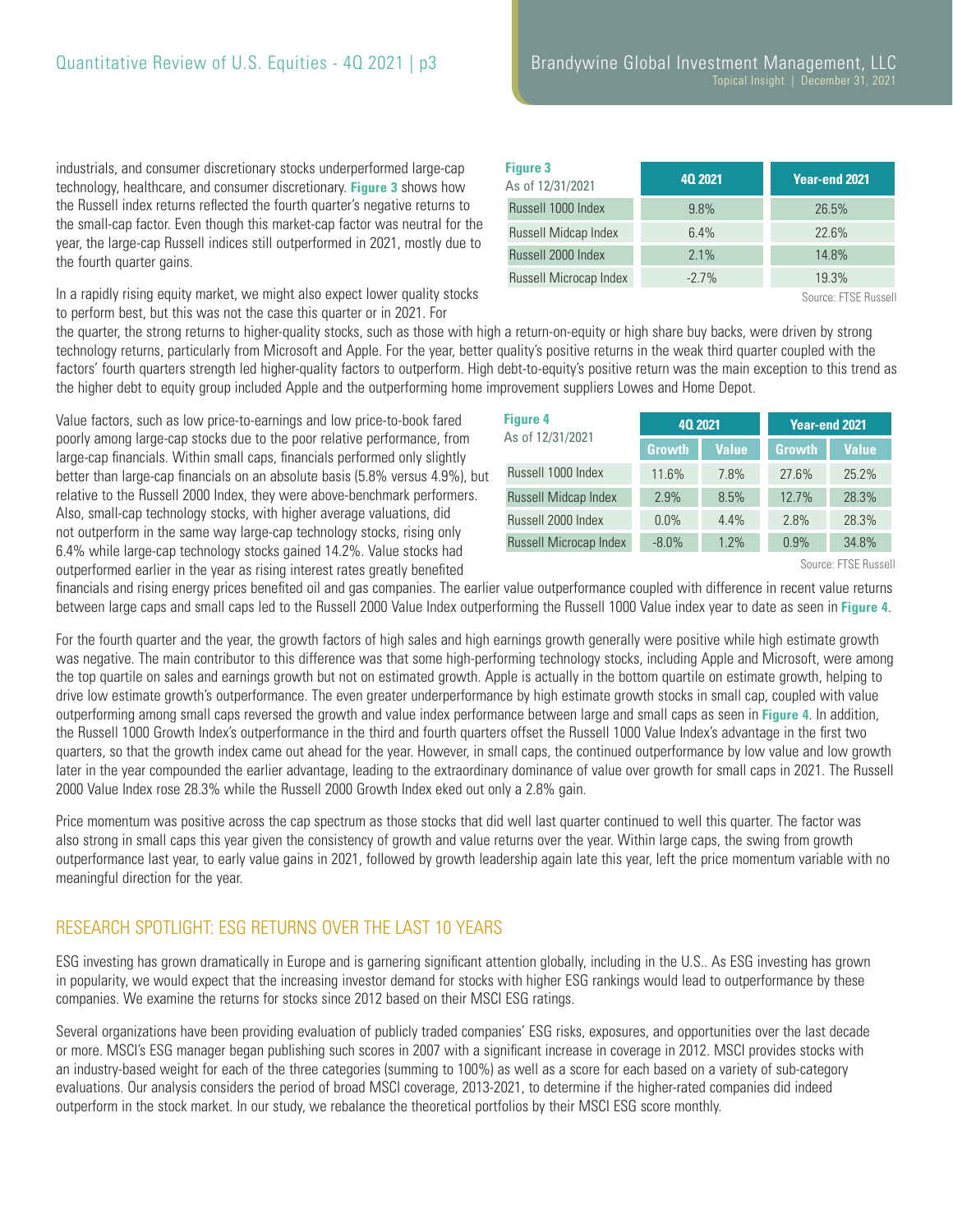MSCI provides two related overall scores, a simple weighted average of its E, S, and G scores along with a version which standardizes this simple score relative to the scores within a company's industry. In practice, these two scores are highly correlated, with an r-squared of .80 across stocks in the Russell 1000 Index as of September 30, 2021.

**Figure 5** shows the returns, quartiled by the two MSCI ESG scores, for the R1000 Index from December 31, 2012 through December 31, 2021. As expected, given their tight relationship, the two scores give similar results. In both cases, the quartile of poorest ranked stocks significantly underperformed over this period while the other quartiles of better ranked stocks, produced better returns. The differences are large, greater than 5.0% annualized, and the monthly return differences are statistically significant (t-stat above 2.0).

**Figure 6** charts the cumulative monthly return difference between the highest ESG quartile and the lowest ESG quartile. The largest returns gain came in the last four years, the period in which interest in ESG investing has grown the fastest.

The return pattern in those last four years bears some resemblance to the return pattern between growth and value returns over that period. In fact, the correlation between the monthly return difference of high ESG stocks to low ESG stocks and the return difference between the Russell 1000 Growth and Value Indices is .42, suggesting that there is some relationship between ESG returns and the growth/value performance spread. This notion is reinforced looking at the sector weightings in the high and low ESG quartiles, which show a heavy overweight in technology stocks in the high ESG quartile (**Figure 7**). Of course, technology was one of the primary drivers of growth stock outperformance over the last few years.

This analysis is our initial phase of a larger research project related to ESG investing. Additional work will focus on the returns to the individual E, S, & G rankings, further investigation of sector and industry impacts, the relationship between ESG returns and other common factors involved with equity returns (value, growth, momentum, etc.), and the possible source of the ESG-based return differences—whether from greater investor demand for highly-rated stocks versus better fundamental company performance from higher rated companies.

# **Figure 5** Return by MSCI ESG Rating



Source: MSCI ESG Research, Factset, Brandywine Global

### **Figure 6** Cumulative Monthly Difference

High ESG Quartile less Low ESG Quartile, 2013 - 2021





#### **Figure 7** Sector Weights in Highest and Lowest ESG Quartile 2013 - 2021

Source: MSCI ESG Research, Factset, Brandywine Global